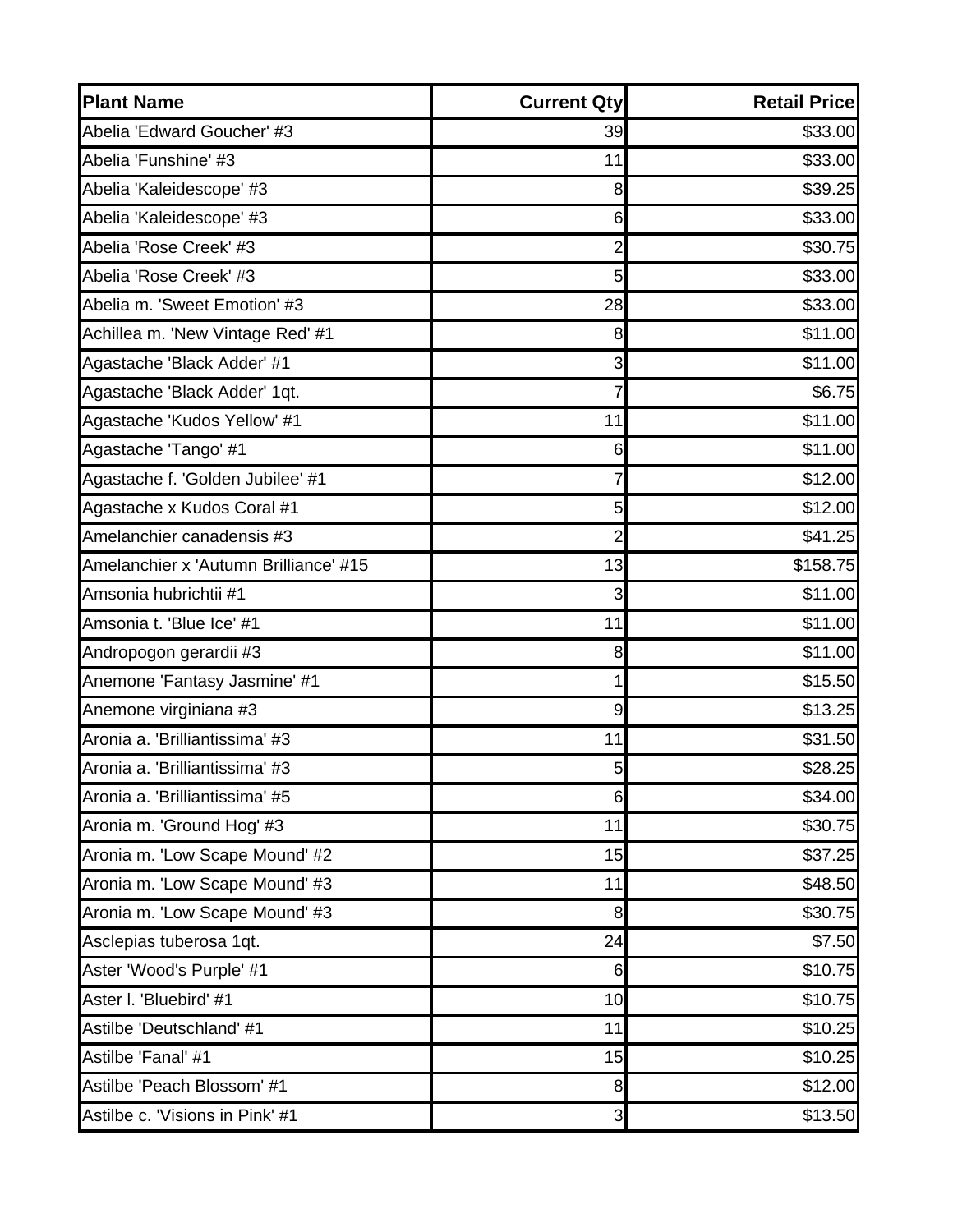| Astilbe c. 'Visions' #1                | 8                | \$11.00  |
|----------------------------------------|------------------|----------|
| Athyrium filix-femina #1               | 10               | \$13.25  |
| Athyrium n. 'Japanese Painted Fern' #1 | 10               | \$15.00  |
| Aucuba j. 'Mr. Goldstrike' #3          | 5                | \$21.00  |
| Aucuba j. 'Variegata' #3               | 7                | \$34.00  |
| Aucuba j. 'Variegata' #3               | $\overline{2}$   | \$28.00  |
| Azalea 'Autumn Carnation' #3           | 6                | \$32.50  |
| Azalea 'Autumn Embers' #3              | 26               | \$32.50  |
| Azalea 'Autumn Lily' #3                | 15               | \$32.50  |
| Azalea 'Autumn Starburst' #3           | 9                | \$32.50  |
| Azalea 'Bloomathon Hot Pink' #3        | 4                | \$30.75  |
| Azalea 'Bloomathon White' #3           | $\overline{2}$   | \$30.75  |
| Azalea 'Delaware Valley White' #3      | 10               | \$28.25  |
| Azalea 'Delaware Valley White' #3      | 6                | \$24.25  |
| Azalea 'Gumpo Pink' #7                 | $\boldsymbol{9}$ | \$33.00  |
| Azalea 'Gumpo White' #3                | 9                | \$24.75  |
| Baptisia australis #1                  | 4                | \$11.00  |
| Baptisia australis #1                  | 5                | \$12.00  |
| Basil Rutgers Devotion 1qt.            | 7                | \$5.50   |
| Berberis t. 'Crimson Pygmy' #3         | 15               | \$29.25  |
| Berberis t. 'Golden Rocket' #3         | 3                | \$34.00  |
| Berberis t. 'Helmond Pillar' #3        | 4                | \$34.00  |
| Betula nigra 'Dura Heat' #15           | $\boldsymbol{9}$ | \$174.25 |
| Brunnera m. 'Jack Frost' #1            | 8                | \$24.25  |
| Buddleia 'Blue Heaven' #3              | 12               | \$37.50  |
| Buddleia 'Miss Molly' #3               | 47               | \$38.50  |
| Buddleia 'Pugster Amethyst' #3         | 11               | \$39.75  |
| Buddleia 'Pugster Blue' #3             | 34               | \$39.75  |
| Buddleia d. 'Nanho Blue' #3            | 4                | \$37.50  |
| <b>Buxus (Assorted Upright)</b>        | 21               | \$12.00  |
| Buxus m. 'Jim Stauffer' 21-21"         | 32               | \$135.75 |
| Calamagrostis 'Karl Foerster' #1       | 50               | \$10.75  |
| Calamagrostis 'Karl Foerster' #1       | 16               | \$11.00  |
| Calamagrostis brachytricha #1          | 3                | \$11.00  |
| Callicarpa 'Pearl Glam' #3             | $\overline{9}$   | \$42.50  |
| Calycanthus 'Aphrodite' #2             | 22               | \$32.75  |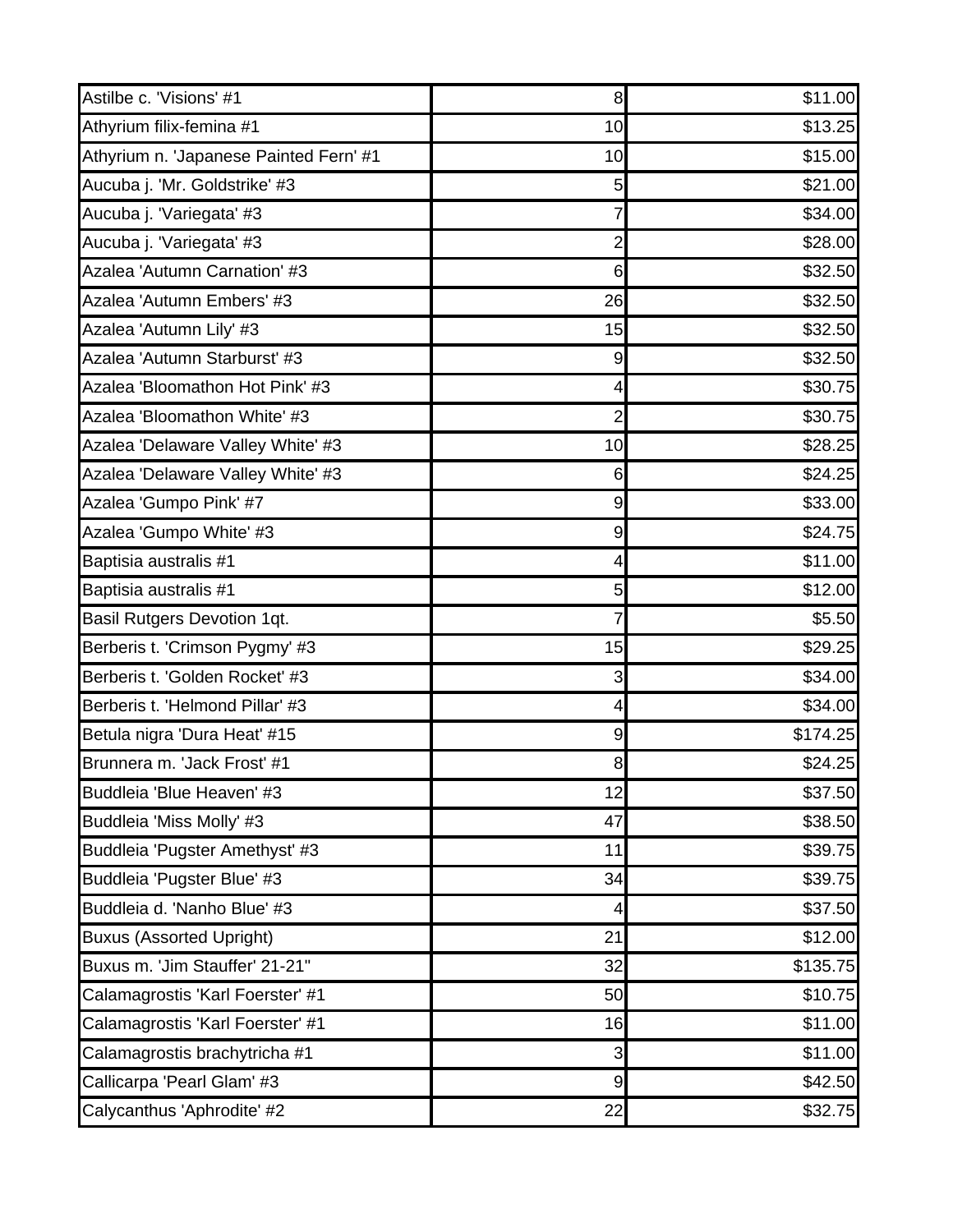| Calycanthus 'Aphrodite' #3           | 24             | \$32.75 |
|--------------------------------------|----------------|---------|
| Calycanthus floridus #3              | 22             | \$32.75 |
| Camellia j. 'Mrs. Lyman Clarke' #7   | 1              | \$89.00 |
| Camellia j. 'Rosehill Red' #7        | 9              | \$89.00 |
| Camellia s. 'Leslie Ann' #3          | 10             | \$34.75 |
| Camellia s. 'Shishi Gashira' #3      | 10             | \$34.75 |
| Camellia s. 'Winter Star' #7         |                | \$66.00 |
| Camellia s. 'Yuletide' #3            | 10             | \$34.00 |
| Camellia s. 'Yuletide' #3            |                | \$28.00 |
| Campanula 'Spring Bell Blue' #1      | 8              | \$12.50 |
| Carex d. 'Gold Fountains' #3         | 8              | \$16.50 |
| Carex rosea #1                       | 11             | \$12.50 |
| Carex stricta #1                     | 10             | \$11.00 |
| Caryopteris 'Dark Knight' #3         | 8              | \$26.25 |
| Caryopteris 'Sapphire Surf' #3       | 15             | \$30.25 |
| Cephalanthus o. 'Sputnik' #7         | 7              | \$56.75 |
| Cephalanthus o. 'Sugar Shack' #3     | 14             | \$39.50 |
| Cephalotaxus h. 'Duke Gardens' #3    | 15             | \$55.50 |
| Cephalotaxus h. 'Duke Gardens' #3    | 14             | \$39.50 |
| Cephalotaxus h. 'Fastigiata' #3      | 9              | \$39.50 |
| Cephalotaxus h. 'Prostrata' #3       | 26             | \$39.50 |
| Ceratostigma plumbaginoides #1       | 10             | \$10.75 |
| Chamaecyparis o. 'Fernspray Gold' #5 | 5              | \$55.00 |
| Chamaecyparis o. 'Nana' #3           | 1              | \$48.50 |
| Chamaecyparis p. 'Golden Mop' #3     | 1              | \$23.00 |
| Chamaecyparis p. 'Golden Mop' #7     | 5              | \$77.00 |
| Chelone I. 'Hot Lips' #1             | 5              | \$11.00 |
| Chionanthus virginicus #7            |                | \$44.00 |
| Cilantro 1qt.                        | 9              | \$5.50  |
| Clethra a. 'Einstein' #3             | 3              | \$33.00 |
| Clethra a. 'Hummingbird' #3          | 15             | \$26.25 |
| Clethra a. 'Ruby Spice' #10          | $\overline{2}$ | \$49.50 |
| Clethra a. 'Ruby Spice' #3           | 14             | \$29.50 |
| Coreopsis v. 'Zagreb' #1             | 1              | \$11.75 |
| Coreopsis v. 'Zagreb' #1             | 20             | \$10.00 |
| Coreopsis x. 'Mercury Rising' #1     | 10             | \$15.00 |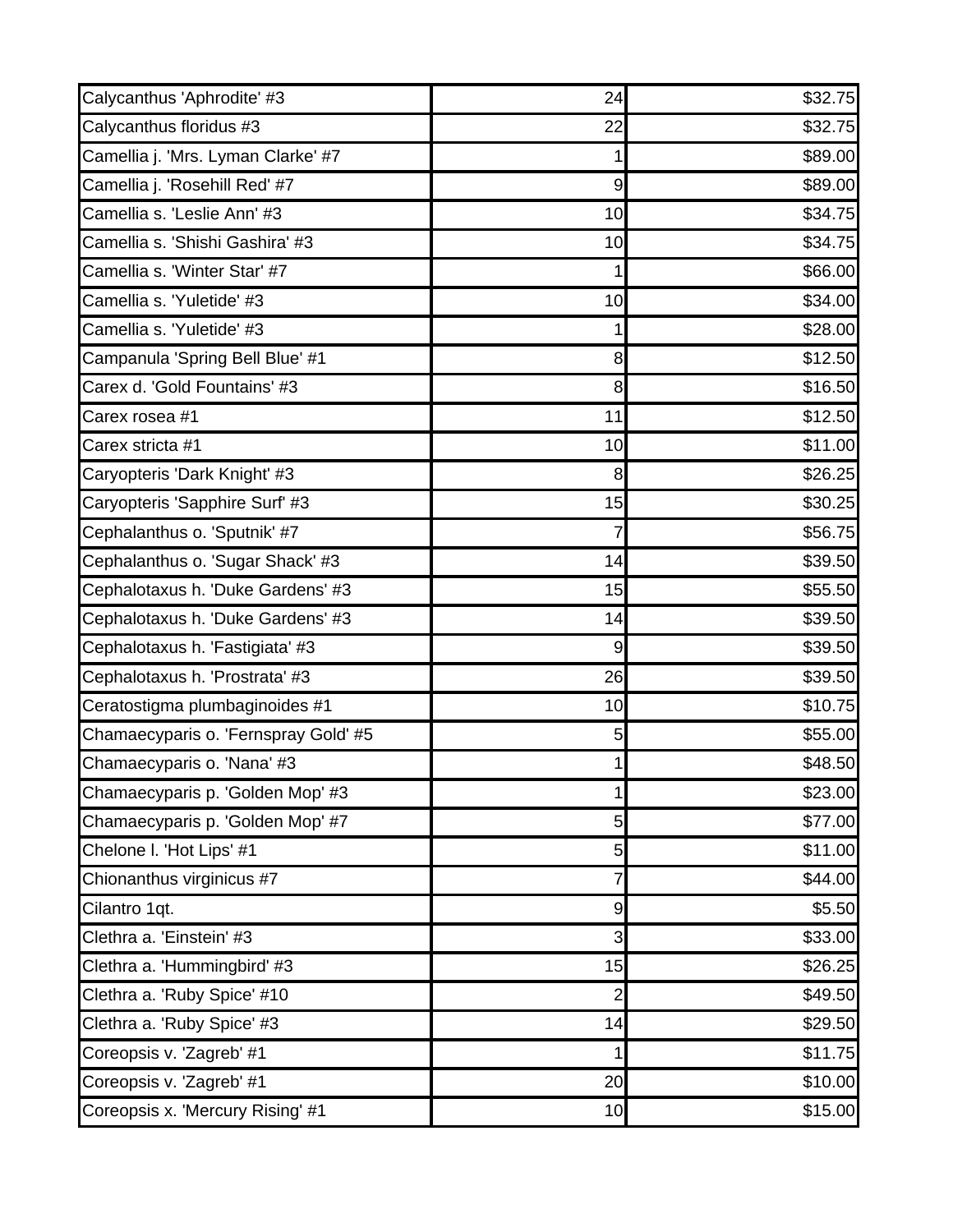| Cornus a. 'Bud's Yellow' #3             | 4              | \$36.25 |
|-----------------------------------------|----------------|---------|
| Cornus a. 'Variegata' #5                | 3              | \$36.25 |
| Cornus s. 'Arctic Fire' #3              | 11             | \$36.25 |
| Cornus s. 'Cardinal' #3                 | 6              | \$36.25 |
| Cotinus c. 'Golden Spirit' #3           | 10             | \$40.25 |
| Cotoneaster d. 'Coral Beauty' #3        | 13             | \$31.25 |
| Crocosmia x. 'Lucifer' #1               | 10             | \$15.00 |
| Cryptomeria j. 'Black Dragon' #7        |                | \$66.00 |
| Cryptomeria j. 'Globosa Nana' #3        | 7              | \$33.25 |
| Cyrtomium falcatum #1                   | 10             | \$14.25 |
| Delosperma cooperi #1                   | 9              | \$10.75 |
| Deutzia 'Yuki Cherry Blossom' #2        | 19             | \$38.50 |
| Deutzia 'Yuki Cherry Blossom' #3        | 13             | \$29.25 |
| Deutzia g. 'Nikko' #3                   | 18             | \$29.50 |
| Deutzia g. 'Nikko' #3                   | 18             | \$26.50 |
| Dianthus 'Firewitch' #1                 | 3              | \$10.75 |
| Dianthus 'Firewitch' 1qt.               | 14             | \$6.50  |
| Dianthus 'Rockin Red' #1                | 2              | \$11.75 |
| Dianthus 'Rosy Cheeks' #1               |                | \$11.00 |
| Distylium 'Blue Cascade' #3             |                | \$22.00 |
| Distylium 'Vintage Jade' #3             | 1              | \$30.75 |
| Dryopteris e. 'Autumn Brilliance' #1    | 8              | \$13.75 |
| Dryopteris intermedia #1                | 1              | \$12.00 |
| Echinacea 'Butterfly Orange Skipper' #1 | 5              | \$15.50 |
| Echinacea 'Sombrero Tres Amigos' #1     | 6              | \$15.50 |
| Echinacea 'Tomato Soup' #1              | 8 <sup>1</sup> | \$12.00 |
| Echinacea p. 'Magnus' #1                | 4              | \$10.75 |
| Echinacea p. 'Mellow Yellow' #1         | 6              | \$12.00 |
| Echinacea p. 'PowWow White' #1          | 11             | \$10.75 |
| Echinacea p. 'PowWow Wild Berry' #1     | 20             | \$12.00 |
| Echinacea p. 'Ruby Star' #1             | 10             | \$10.00 |
| Echinacea p. 'White Swan' #1            | 6              | \$11.00 |
| Epimedium x w. 'Orange Queen' 1qt.      | 6              | \$12.00 |
| Euonymus a. 'Compactus' #5              | 18             | \$41.50 |
| Eupatorium p. 'Little Joe' #1           | 12             | \$13.25 |
| Euphorbia a. robbiae #1                 | 16             | \$8.75  |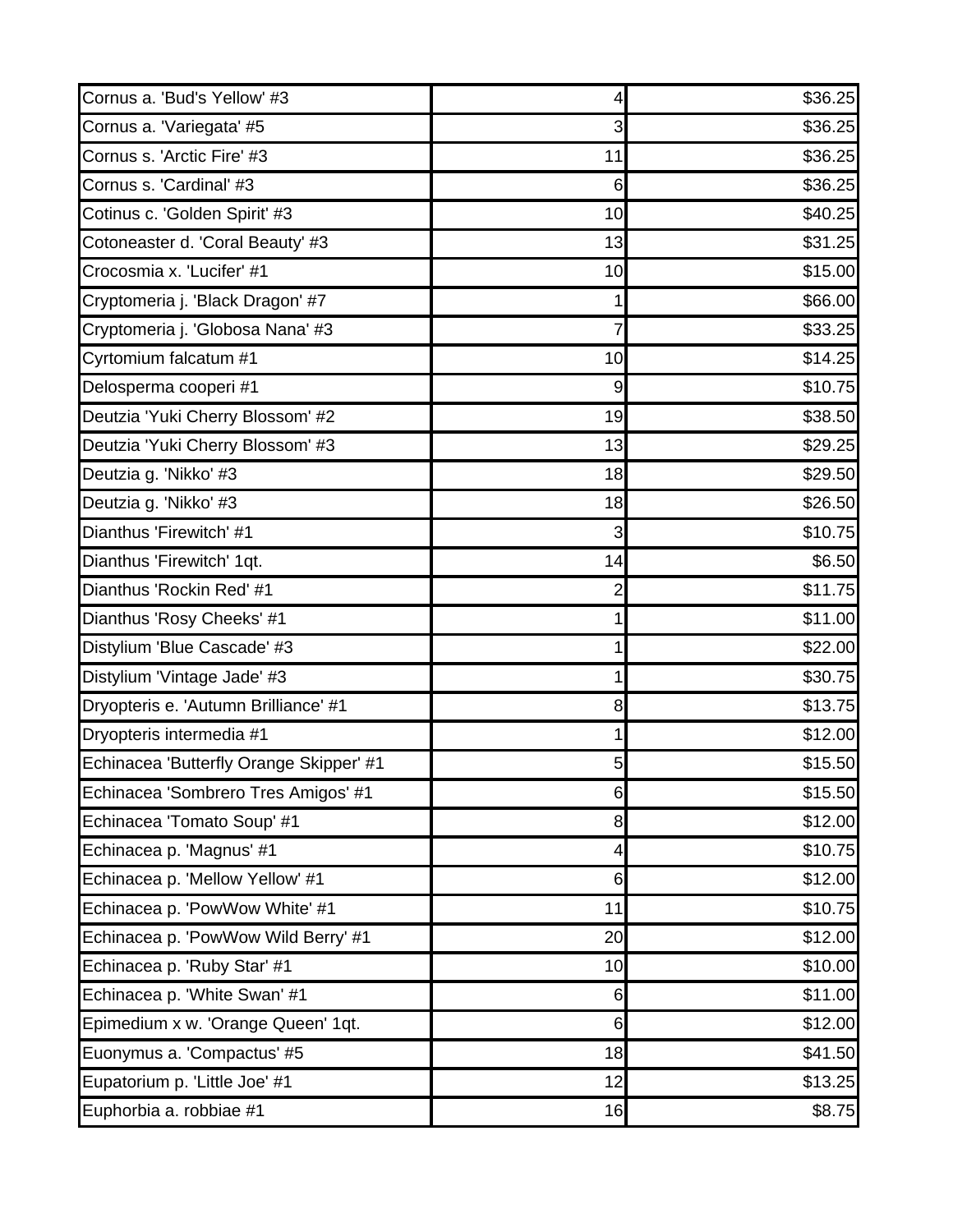| Ficus c. 'Chicago Hardy' #1        | 4            | \$24.75 |
|------------------------------------|--------------|---------|
| Ficus c. 'Violette de Bordeaux' #1 | 3            | \$24.75 |
| Forsythia 'Lynwood Gold' #3        | 7            | \$30.25 |
| Fothergilla g. 'Mount Airy' #3     | 10           | \$48.00 |
| Fothergilla g. 'Mount Airy' #3     | 12           | \$27.75 |
| Fothergilla Unk. Variety           | 28           | \$30.75 |
| Gaillardia g. 'Arizona Sun' #1     | 15           | \$12.50 |
| Gaura I. 'Whirling Butterflies' #1 | 11           | \$10.00 |
| Geranium 'Rozanne' #1              | 5            | \$16.75 |
| Geranium x. 'Rozanne' #1           | 12           | \$12.00 |
| Hakonechloa m. 'All Gold' #1       | 3            | \$22.00 |
| Hakonechloa m. 'All Gold' #1       | 1            | \$22.00 |
| Hamamellis virginiana #3           | 18           | \$30.75 |
| Helleborus argutifolius #1         | 8            | \$17.50 |
| Helleborus foetidus #1             | 9            | \$17.50 |
| Hemerocallis 'Barbara Mitchell' #1 | 12           | \$11.00 |
| Hemerocallis 'Happy Returns' #1    | 18           | \$12.00 |
| Hemerocallis 'Happy Returns' #1    | 30           | \$11.00 |
| Hemerocallis 'James Marsh' #1      | 5            | \$11.00 |
| Hemerocallis 'Mini Pearl' #1       | 6            | \$11.00 |
| Hemerocallis 'Pardon Me' #1        | 6            | \$11.00 |
| Hemerocallis 'Rosy Returns' #1     | 5            | \$11.00 |
| Hemerocallis 'Stella de Oro' #1    | 4            | \$11.00 |
| Hemerocallis 'Strawberry Candy' #1 | 5            | \$11.00 |
| Heuchera 'Green Spice' #1          | $\vert$      | \$14.50 |
| Heuchera 'Marmelade' #1            | 20           | \$15.50 |
| Heuchera x 'Forever Purple' #1     | 5            | \$16.75 |
| Heuchera x 'Forever Red' #1        | 14           | \$17.00 |
| Heuchera x 'Lime Marmalade' #1     | 14           | \$19.25 |
| Heuchera x. 'Plum Pudding' #1      | 12           | \$17.50 |
| Heuchera x. 'Silver Scrolls' #1    | 13           | \$12.00 |
| Heucherella 'Pink Revolution' #1   | 3            | \$17.00 |
| Heucherella 'Stoplight' #1         | 13           | \$16.75 |
| Hibiscus m. 'Disco Belle Red' #1   | 1            | \$13.50 |
| Hibiscus moscheutos #1             | 5            | \$10.25 |
| Hibiscus moschuetos #3             | $\mathbf{3}$ | \$17.50 |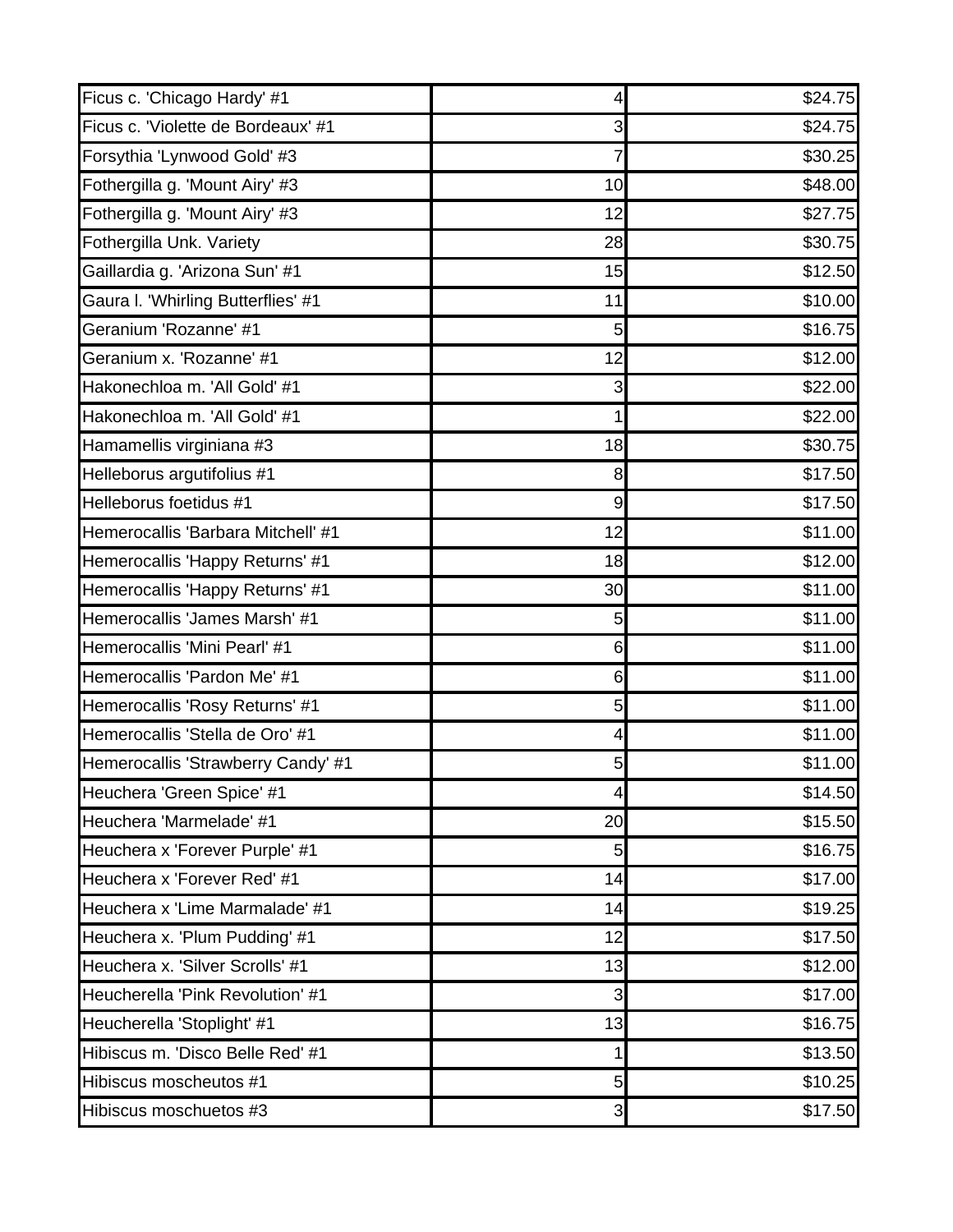| Hibiscus s. 'Blueberry Smoothie' #3        | 9              | \$38.50 |
|--------------------------------------------|----------------|---------|
| Hibiscus s. 'Minerva' #3                   | 41             | \$30.75 |
| Hibiscus s. 'Purple Pillar' #3             | 10             | \$30.75 |
| Hibiscus s. 'Red Heart' #3                 | 3              | \$29.00 |
| Hosta 'Aureomarginata' #1                  | 7              | \$11.00 |
| Hosta 'Frances Williams' #1                | 15             | \$13.50 |
| Hosta 'Patriot' #1                         | 10             | \$11.50 |
| Hosta 'Sagae' #3                           | 9              | \$20.00 |
| Hosta 'Stained Glass' #1                   | 5              | \$15.50 |
| Hosta halycon #1                           | 4              | \$13.25 |
| Hydrangea a. 'Annabelle' #3                | 12             | \$32.50 |
| Hydrangea a. 'Annabelle' #3                | 10             | \$28.00 |
| Hydrangea a. 'Incrediball Blush' #3        | 27             | \$30.75 |
| Hydrangea a. 'Incrediball' #3              | 50             | \$39.50 |
| Hydrangea a. 'Pinkerella' #3               | 13             | \$26.50 |
| Hydrangea m. 'Bloomstruck' #3              | 17             | \$39.50 |
| Hydrangea m. 'Endless Summer' #3           | 15             | \$31.50 |
| Hydrangea m. 'Let's Dance Blue Jangles' #3 | 10             | \$48.00 |
| Hydrangea m. 'Nikko Blue' #3               | 11             | \$32.50 |
| Hydrangea p. 'Bobo' #3                     | 22             | \$39.50 |
| Hydrangea p. 'Limelight' #3                | 38             | \$39.50 |
| Hydrangea p. 'Little Lime' #3              | 60             | \$39.50 |
| Hydrangea p. 'Little Quick Fire' #3        | 105            | \$39.50 |
| Hydrangea p. 'Pinky Winky' #3              | 52             | \$39.50 |
| Hydrangea p. 'Quick Fire' #3               | 27             | \$39.50 |
| Hydrangea p. 'Tardiva' #10                 | 21             | \$60.00 |
| Hydrangea p. 'Zinfin Doll' #3              | 14             | \$39.50 |
| Hydrangea petiolaris #3                    | $\overline{2}$ | \$33.00 |
| Hydrangea q. 'Alice' #3                    | 14             | \$33.25 |
| Hydrangea q. 'Alice' #3                    | 8              | \$28.00 |
| Hydrangea q. 'Alice' #5                    | $\overline{2}$ | \$35.25 |
| Hydrangea q. 'Gatsby Star' #3              | 16             | \$50.00 |
| Hydrangea q. 'Ruby Slippers' #3            | 5              | \$41.25 |
| Hydrangea q. 'Snow Queen' #7               | 5              | \$71.00 |
| Hydrangea s. 'Tiny Tuff Stuff' #3          | 1              | \$38.50 |
| Hydrangea Tree Form                        | $\overline{c}$ | \$95.00 |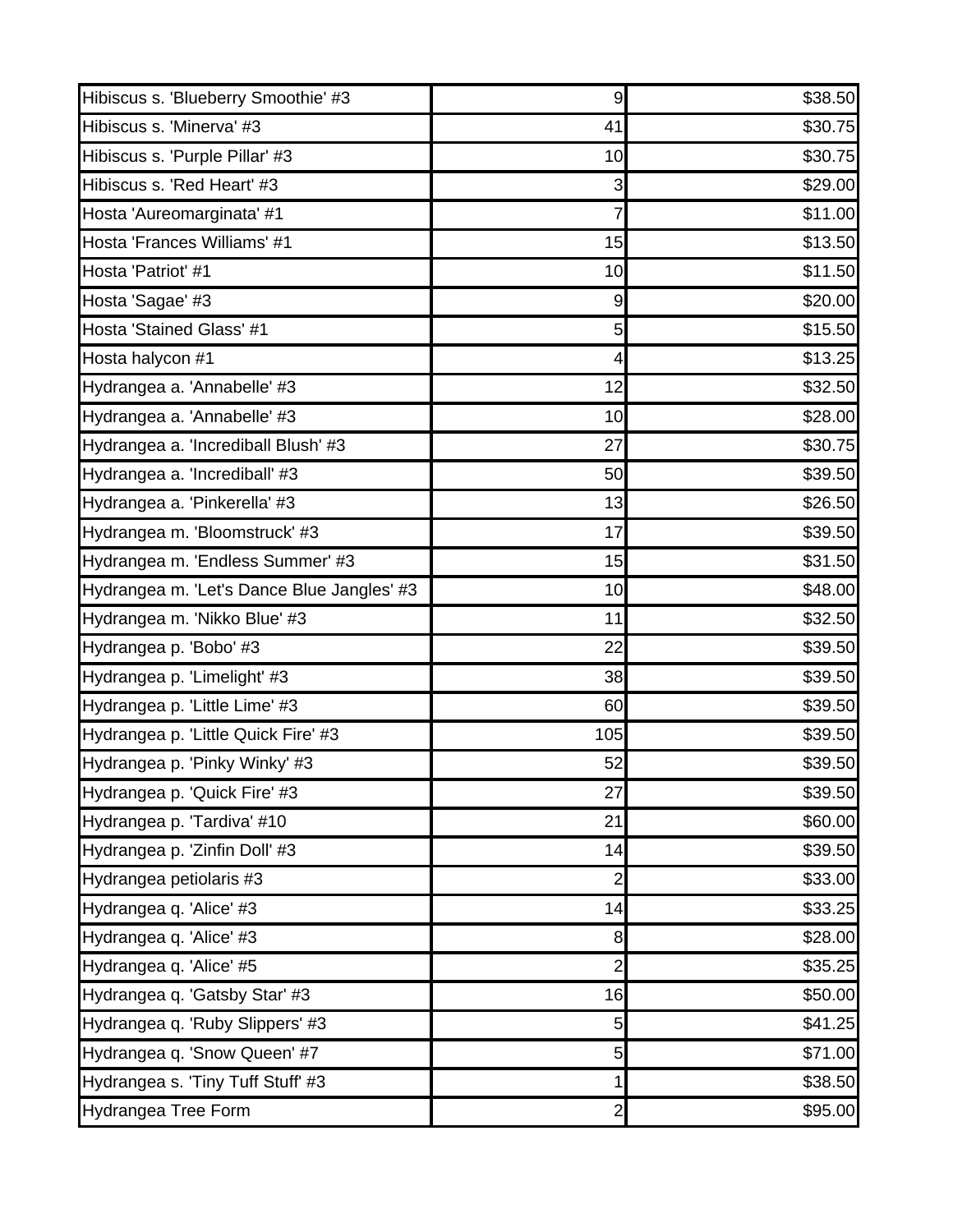| Hypericum 'Hidcote' #3                  | 12             | \$30.25 |
|-----------------------------------------|----------------|---------|
| Ilex 'Blue Prince' #3                   | 10             | \$30.25 |
| Ilex 'Blue Princess' #3                 | 10             | \$30.25 |
| Ilex c. 'Carissa' #3                    | 5              | \$26.00 |
| Ilex c. 'Carissa' #3                    | $\overline{2}$ | \$25.50 |
| Ilex c. 'Compacta' #3                   | 25             | \$25.75 |
| Ilex c. 'Compacta' #3                   | 2              | \$23.00 |
| Ilex c. 'Sky Pencil' #3                 | 10             | \$28.50 |
| Ilex c. 'Soft Touch' #3                 | 5              | \$26.50 |
| Ilex c. 'Soft Touch' #3                 |                | \$22.00 |
| Ilex c. 'Steeds' #7                     | 9              | \$69.00 |
| Ilex g. 'Densa' #7                      | 29             | \$60.25 |
| Ilex g. 'Densa' #7                      | 5              | \$54.00 |
| Ilex g. 'Shamrock' #3                   | $\overline{2}$ | \$27.75 |
| Ilex m. 'China Boy' #3                  | 4              | \$32.00 |
| Ilex m. 'China Boy' #3                  | 3              | \$27.75 |
| Ilex m. 'China Girl' #15                | 7              | \$83.75 |
| Ilex m. 'China Girl' #5                 | 20             | \$55.50 |
| Ilex m. 'China Girl' #7                 | 2              | \$47.75 |
| Ilex v. 'Southern Gentleman' #3         | 2              | \$23.75 |
| Ilex v. 'Southern Gentleman' #5         | 4              | \$35.00 |
| Ilex v. 'Winter Red' #3                 | 2              | \$23.75 |
| Ilex v. 'Winter Red' #5                 | 17             | \$32.75 |
| Iris (Mixed) #1                         | 35             | \$11.00 |
| Itea v. 'Fizzy Mizzy' #3                | 17             | \$48.25 |
| Itea v. 'Henry's Garnet' #3             | 11             | \$31.50 |
| Itea v. 'Henry's Garnet' #3             | $\overline{2}$ | \$26.25 |
| Itea v. 'Little Henry' #3               | 24             | \$37.25 |
| Itea v. 'Little Henry' #3               | 3              | \$26.25 |
| Juniperus c. 'Daub's Frosted' #3        | 10             | \$34.50 |
| Juniperus p. 'Gold Coast' #3            | 4              | \$25.00 |
| Juniperus p. 'Nana' #3                  | 4              | \$26.25 |
| Juniperus v. 'Blue Arrow' #3            | $\overline{2}$ | \$74.75 |
| Kniphofia u. 'Flamenco' #1              | 10             | \$11.75 |
| Lagerstroemia (Deep Pink) #3            | 22             | \$33.00 |
| Lagerstroemia i. 'Infinitini Purple' #3 | 13             | \$33.00 |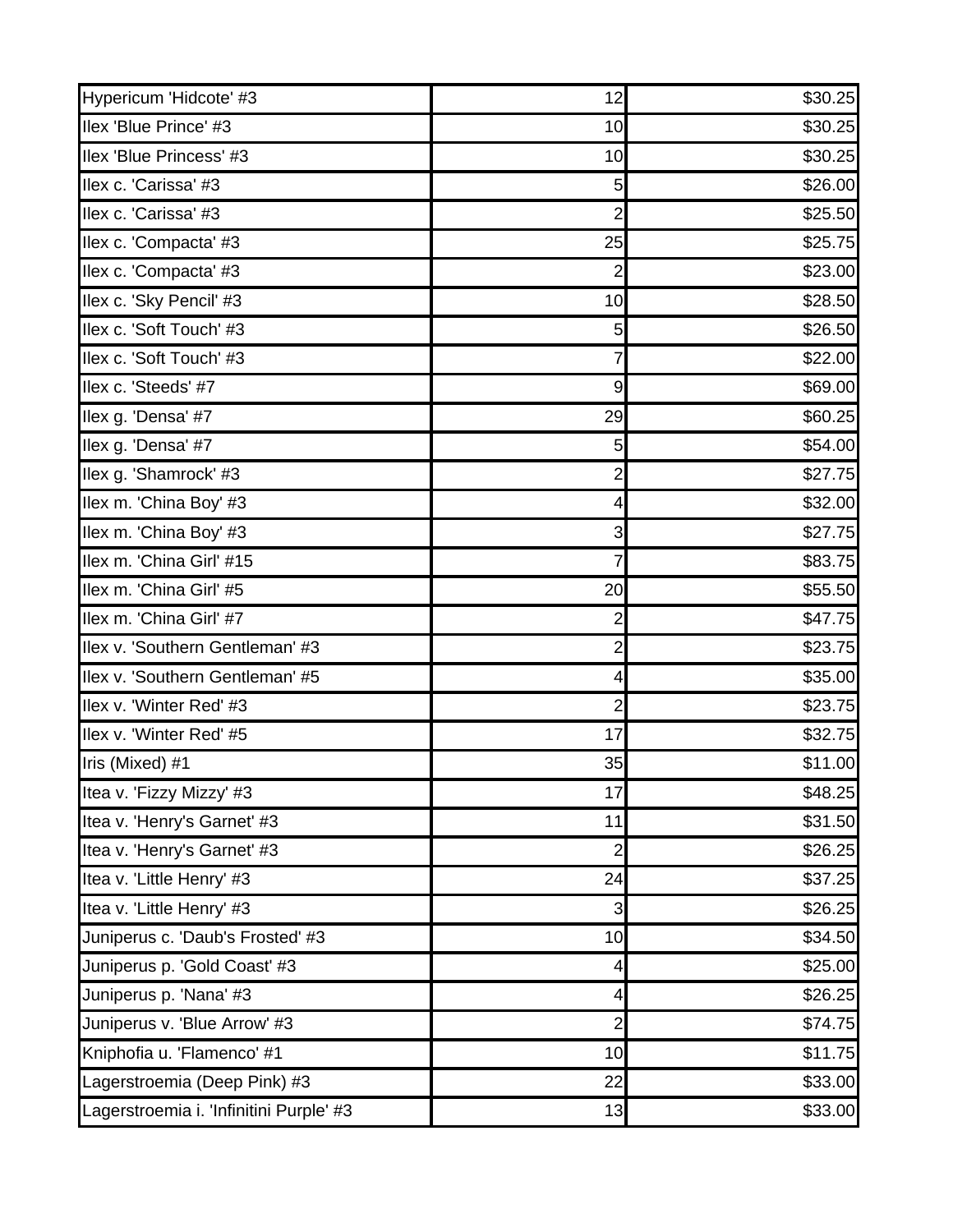| Lagerstroemia i. 'Infinitini Watermelon' #3 | 19                      | \$33.00  |
|---------------------------------------------|-------------------------|----------|
| Lagerstroemia i. 'Natchez' #15              | 5                       | \$148.75 |
| Lagerstroemia i. 'Pocomoke' #10             | 9                       | \$77.00  |
| Lagerstroemia i. 'Pocomoke' #5              | $\overline{2}$          | \$39.50  |
| Lagerstroemia i. 'Rikki Tikki Rouge' #3     | 15                      | \$33.00  |
| Lamium m. 'Beacon Silver' #1                | 7                       | \$11.75  |
| Lamium m. 'Purple Dragon' #1                | 2                       | \$11.75  |
| Lavendula i. 'Phenomenal' #1                | 8                       | \$13.50  |
| Leptodermis oblonga #3                      | 19                      | \$36.25  |
| Leucanthemum s. 'Becky' #1                  | 6                       | \$10.00  |
| Leucanthemum s. 'Becky' #2                  | $\boldsymbol{9}$        | \$13.00  |
| Leucanthemum x. 'Becky' #1                  | $9\,$                   | \$12.50  |
| Liatris s. 'Floristan White' 1qt.           | 10                      | \$7.50   |
| Ligustrum japonicum #7                      | 3                       | \$123.25 |
| Ligustrum s. 'Sunshine' #3                  | 8                       | \$39.50  |
| Liriope m. 'Big Blue' #1                    | 27                      | \$10.00  |
| Liriope m. 'Variegata' #1                   | 22                      | \$10.00  |
| Liriope spicata #1                          | 167                     | \$8.50   |
| Lobelia cardinalis #1                       | 6                       | \$11.75  |
| Lobelia cardinalis #1                       | 4                       | \$10.00  |
| Lobelia siphilitica #1                      | 7                       | \$11.75  |
| Loropetalum c. 'Jazz Hands Bold' #3         | 10                      | \$50.00  |
| Lysimachia n. 'Aurea' 4"                    | 41                      | \$4.00   |
| Lysimachia n. 'Aurea' 4" (Flat of 18)       | 1                       | \$47.25  |
| Magnolia g. 'Alta' #25                      | $\overline{\mathbf{3}}$ | \$266.00 |
| Magnolia s. 'Waterlily #3                   | 15                      | \$39.50  |
| Magnolia s. 'Waterlily' #5                  | 10                      | \$49.50  |
| Magnolia virginiana #15                     | 5                       | \$193.00 |
| Mazus reptans 4"                            | 4                       | \$5.50   |
| Microbiota d. 'Celtic Pride' #3             | 3                       | \$32.00  |
| Miscanthus s. 'Gracillimus' #3              | 12                      | \$24.25  |
| Miscanthus s. 'Little Zebra' #3             | 7                       | \$31.50  |
| Miscanthus s. 'Little Zebra' #3             | 2                       | \$28.50  |
| Monarda d. 'Jacob Cline' #1                 | 8                       | \$11.75  |
| Monarda d. 'Pink Frosting' #1               | $\overline{3}$          | \$10.00  |
| Monarda fistulosa #1                        | 14                      | \$11.75  |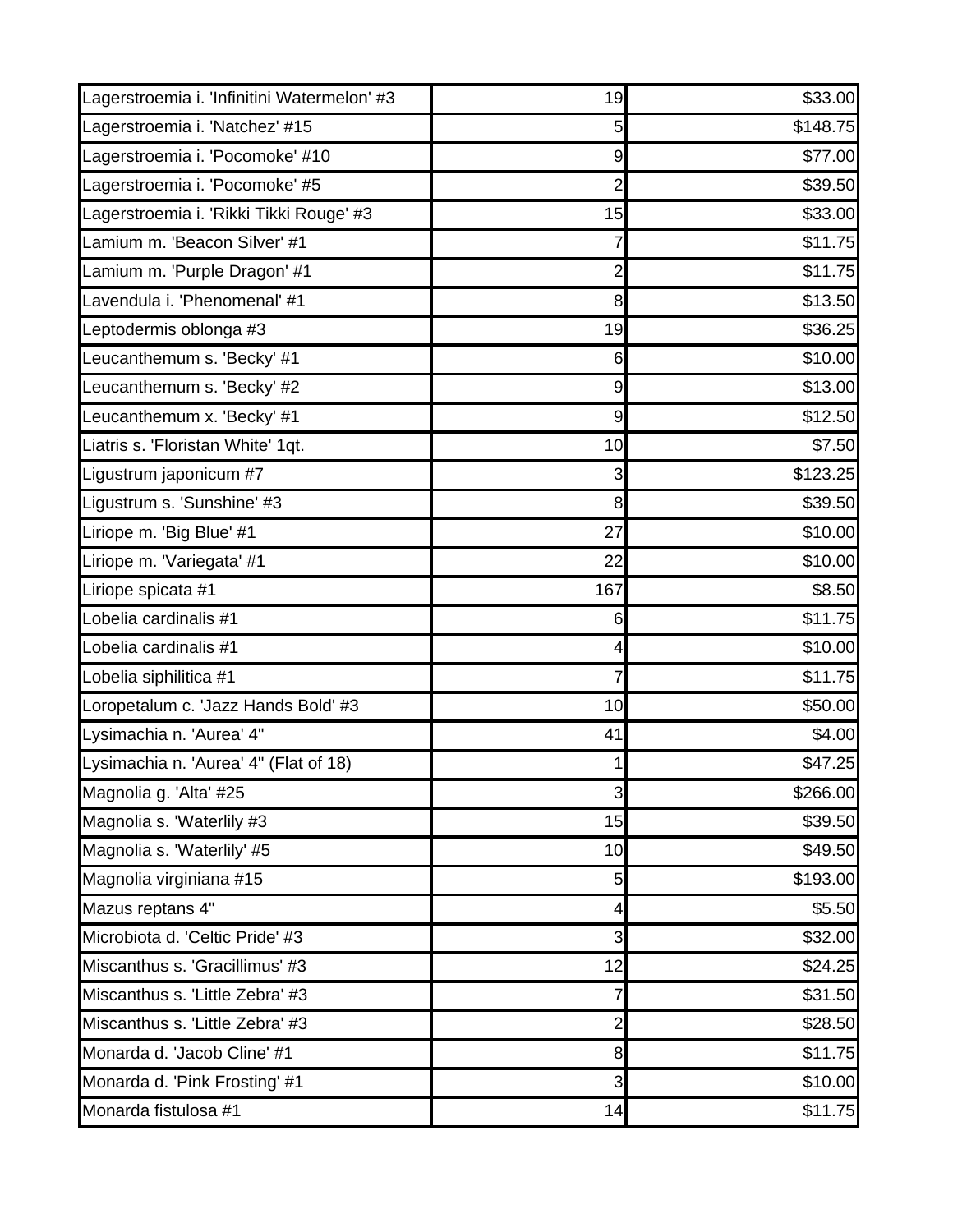| Muhlenbergia r. 'Undaunted' #1            | 13             | \$12.00  |
|-------------------------------------------|----------------|----------|
| Myrica pensylvania #3                     | 16             | \$31.75  |
| Myrica pensylvanica #3                    | 3              | \$33.00  |
| Nandina d. 'Firepower' #3                 | 7              | \$32.75  |
| Nandina d. 'Firepower' #3                 | 8              | \$30.00  |
| Nandina d. 'Lemon-Lime' #3                | 5              | \$39.25  |
| Nassella tenuissima #1                    | 34             | \$12.75  |
| Nepeta 'Walker's Low' #1                  | 4              | \$10.00  |
| Nepeta 'Walker's Low' 1qt.                | 8              | \$6.00   |
| Nepeta f. 'Walker's Low'                  | 7              | \$12.50  |
| Ophiopogon j. 'Nana' (Flats)              | 6              | \$63.75  |
| Ophiopogon j. 'Nana' #1                   | 17             | \$7.25   |
| Oregano Greek 1qt.                        | 12             | \$6.75   |
| Osmanthus 'Goshiki' #5                    | 15             | \$96.50  |
| Osmanthus h. 'Goshiki' #3                 | $\overline{2}$ | \$36.25  |
| Osmanthus h. 'Goshiki' #6                 | $\overline{2}$ | \$142.25 |
| Osmunda cinnomomea 1qt.                   | 14             | \$8.75   |
| Pachysandra procumbens #1                 | 3              | \$4.25   |
| Pachysandra terminalis 2.25" (Flat of 50) | $\overline{2}$ | \$40.00  |
| Paeonia I. 'Dr. Alexander Fleming' #2     | 10             | \$27.50  |
| Paeonia I. 'Karl Rosenfeld' #2            | 9              | \$27.50  |
| Paeonia I. 'Shirley Temple' #2            | 10             | \$27.50  |
| Panicum v. 'Cape Breeze' #3               | 3              | \$22.00  |
| Panicum v. 'Heavy Metal' #1               | 25             | \$12.00  |
| Parsley Flat Italian 1qt.                 | 6              | \$5.50   |
| Pennisetum a. 'Cassian' #1                | 5              | \$12.00  |
| Pennisetum o. 'Karley Rose' #3            | $\overline{2}$ | \$22.00  |
| Penstemon 'Red Riding Hood' #1            | 10             | \$12.50  |
| Penstemon x digitalis 'Dark Towers' #1    | 10             | \$12.00  |
| Perovskia a. 'Blue Jean Baby' #1          | 9              | \$11.75  |
| Philadelphus c. 'Illuminati Arch' #3      | 5              | \$44.50  |
| Philadelphus c. 'Illuminati Tower' #3     | 18             | \$38.50  |
| Phlox p. 'Flame Pro Baby Doll' #1         | 14             | \$11.75  |
| Phlox p. 'Glamour Girl' #1                | 13             | \$11.75  |
| Phlox p. 'Nicky' #1                       | 10             | \$11.75  |
| Phlox p. 'Pro Flame Red' #1               | 1              | \$10.00  |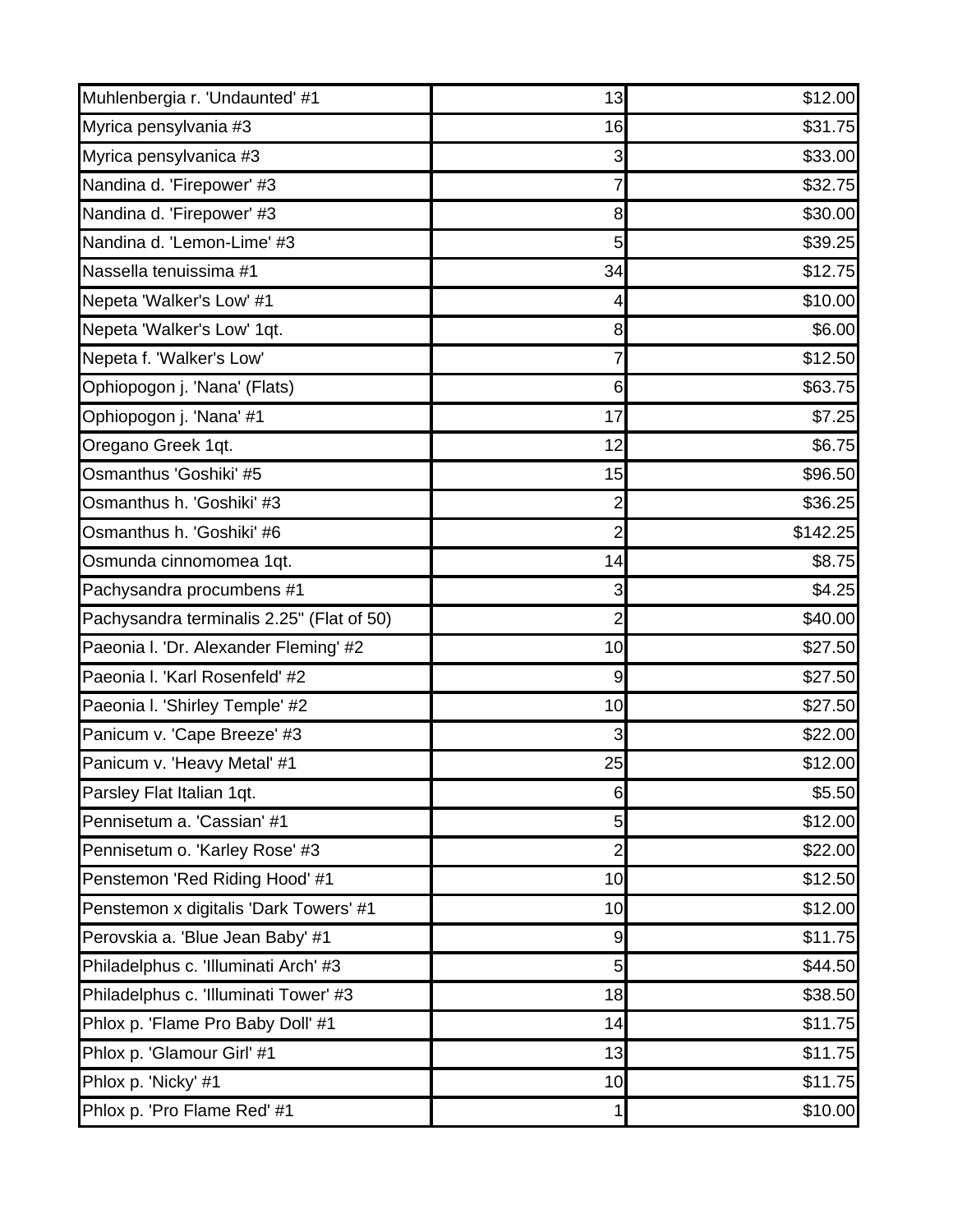| Physocarpus o. 'Tiny Wine' #3         | 3              | \$45.50 |
|---------------------------------------|----------------|---------|
| Physocarpus p. 'Summer Wine Black' #3 | 5              | \$44.00 |
| Pieris j. 'Katsura' #3                | 5              | \$39.50 |
| Pieris j. 'Mountain Fire' #3          | $\overline{2}$ | \$54.00 |
| Potentilla f. 'Happy Face Yellow' #3  | 11             | \$35.25 |
| Prunus I. 'Schipkaensis' #5           | 34             | \$48.50 |
| Pulmonaria x 'Raspberry Splash' #1    | 12             | \$14.50 |
| Pycnanthemum muticum #2               | 2              | \$12.75 |
| Pycnanthium muticum #1                | 3              | \$10.75 |
| Rhodea japonica 1qt.                  | 9              | \$11.50 |
| Rhus a. 'Gro-Low' #3                  | 24             | \$29.50 |
| Rosa 'Brindabella Dawn' 10"           | 6              | \$41.75 |
| Rosa 'Coral Drift' #3                 | 13             | \$33.00 |
| Rosa 'Coral Knock Out' #3             | 14             | \$31.50 |
| Rosa 'Double Knock Out' #3            | 23             | \$33.25 |
| Rosa 'Peach Drift' #3                 | 8              | \$33.00 |
| Rosa 'Pink Double Knockout' #3        | 13             | \$31.50 |
| Rosa 'Pink Double Knockout' #3        | $\overline{2}$ | \$33.25 |
| Rosa 'Pink Double Knockout' #3        | 26             | \$28.25 |
| Rosa 'Pink Drift' #3                  | 66             | \$33.00 |
| Rosa 'Red Drift' #3                   | 25             | \$33.00 |
| Rosa 'Sunny Knock Out' #3             | 6              | \$28.25 |
| Rosa 'Sweet Drift' #3                 | 5              | \$36.25 |
| Rosa 'Sweet Drift' #3                 | 3              | \$31.25 |
| Rosa 'White Drift' #3                 | 8 <sup>0</sup> | \$33.00 |
| Rosmarinus o. 'Arp' #1                | 7              | \$14.50 |
| Rubus f. 'Sweetie Pie' #1             | 10             | \$19.75 |
| Rubus i. 'Nova' #1                    | 10             | \$19.75 |
| Rudbeckia f. 'Goldsturm' #1           | 10             | \$11.75 |
| Rudbeckia f. 'Goldsturm' #1           | $\overline{2}$ | \$10.75 |
| Rudbeckia fulgida #1                  | 4              | \$11.00 |
| Salix c. 'Mt. Asama' #7               | 9              | \$66.00 |
| Salvia n. 'Caradonna' #1              | 36             | \$10.75 |
| Salvia n. 'Marcus' #1                 | 5              | \$10.75 |
| Salvia n. 'Ostfriesland' #1           | 13             | \$10.75 |
| Salvia s. 'Blue Hill' #1              | $\overline{7}$ | \$10.75 |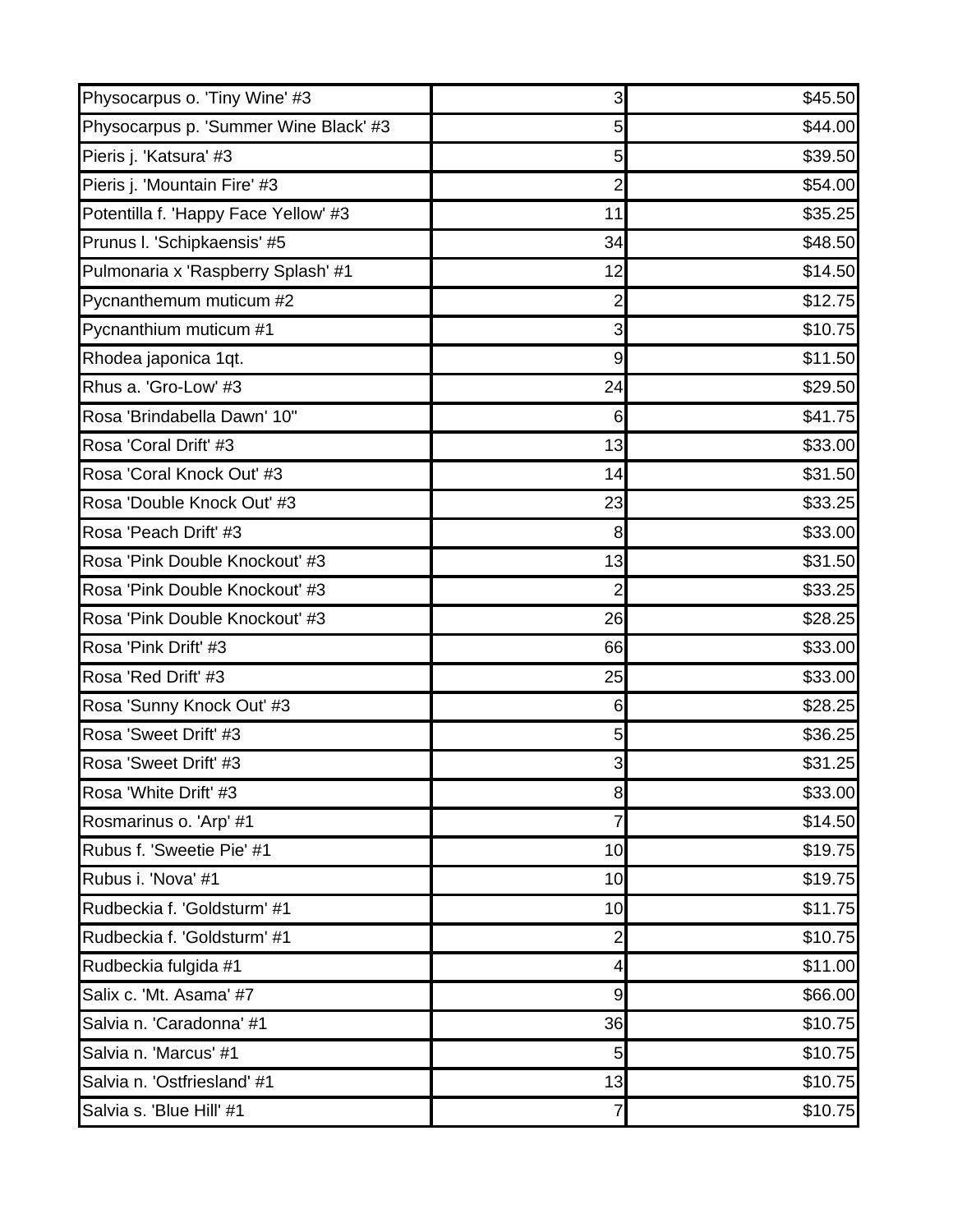| Salvia s. 'May Night' #1               | 13               | \$10.75  |
|----------------------------------------|------------------|----------|
| Sambucus r. 'Lemony Lace' #3           |                  | \$30.75  |
| Scabiosa c. 'Butterfly Blue' #1        | 6                | \$10.25  |
| Scabiosa c. 'Butterfly Blue' #1        | 5                | \$10.75  |
| Scabiosa c. 'Pink Mist' #1             | 2                | \$11.75  |
| Scabiosa c. 'Pink Mist' #1             | 10               | \$11.75  |
| Schizachyrium s. 'Blaze' #1            | 14               | \$11.00  |
| Schizachyrium scoparium #1             | 21               | \$11.00  |
| Sedum 'SunSparkler Wildfire' #1        | 4                | \$11.00  |
| Sedum 'Thunderhead' #1                 | 4                | \$16.00  |
| Sedum s. 'Autumn Joy' #1               | 5                | \$10.00  |
| Sedum s. 'John Creech' #1              | 22               | \$10.75  |
| Solidago r. 'Fireworks' #1             | 10               | \$11.00  |
| Solidago r. 'Fireworks' #2             | 3                | \$11.50  |
| Spearmint 1qt.                         | $\boldsymbol{9}$ | \$6.50   |
| Spiraea j. 'Anthony Waterer' #3        | 10               | \$30.75  |
| Spiraea j. 'Double Play Doozie' #3     | 8                | \$41.25  |
| Spiraea j. 'Goldmound' #3              | 15               | \$27.50  |
| Spiraea j. 'Goldmound' #3              | 23               | \$24.75  |
| Spiraea j. 'Little Princess' #3        | 55               | \$30.75  |
| Spiraea j. 'Magic Carpet' #3           | 5                | \$38.50  |
| Spiraea j. 'Yeti' #3                   | 19               | \$30.75  |
| Spiraea m. 'Double Play Blue Kazoo' #3 | 67               | \$30.75  |
| Stokesia I. 'Klaus Jelitto' #1         |                  | \$10.75  |
| Stokesia I. 'Mary Gregory' #1          | 10 <sub>l</sub>  | \$10.75  |
| Strawberry Hanging Basket 12"          | 6                | \$22.25  |
| Syringa 'Bloomerang Dark Purple' #3    | 12               | \$35.00  |
| Syringa 'Bloomerang Dwarf Pink' #3     | 14               | \$35.00  |
| Thuja o. 'Emerald Green' #15           | 4                | \$131.50 |
| Thuja o. 'Golden Globe' #5             | 3                | \$40.00  |
| Thyme English 1qt.                     | 8                | \$6.75   |
| Thymus s. 'Roseum' 1qt.                | 15               | \$6.75   |
| Tiarella c. 'Elizabeth Oliver' #1      | 15               | \$12.00  |
| Tomato Vintage Wine 1qt.               | 6                | \$5.00   |
| Tradescantia 'Sweet Kate' #1           | $\overline{3}$   | \$10.75  |
| Tricytris f. 'Samurai' #1              | 10               | \$11.75  |